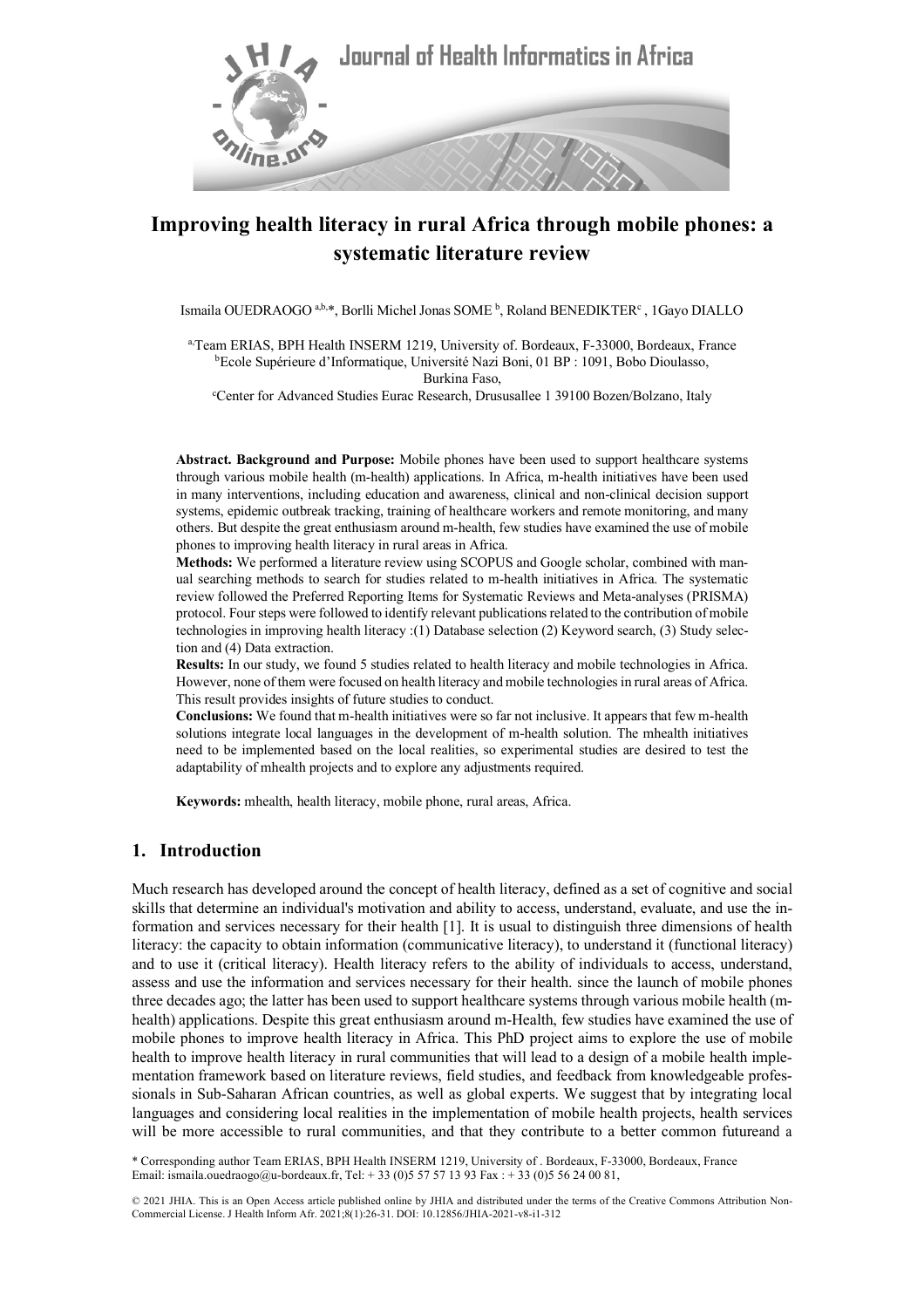27 Ouedraogo et al. / Improving health literacy in rural Africa through mobile phones: asystematic literature review

sustainable development for all. To address these challenges, in September 2015, the United Nations (UN) adopted 17 goals to be achieved by 2030 to ensure sustainable development for all. Achieving "Good Health and Well-being" for all is part of the importance of these goals. In recent years, evidence from many reports has demonstrated the crucial role that mobile phones can play in achieving sustainable development goals [2]. By taking advantage of the rapid growth of mobile phones in recent years, Africacould achieve the Sustainable Development Goals by improving health literacy in rural areas. While mobile technologies offer these new opportunities for accessing health information and self-managementof health conditions, as far as we know, few studies have examined so far, the use of mobile phones to improve health literacy in Africa.

## **2. Current status of health literacy in sub-saharan Africa**

Every day, everyone is called upon to make decisions that influence their health and that of those around them: seeing a doctor, walking to work, eating more fruit, seeing friends, requesting a help service for their accommodation, undergoing medical treatment. To make enlightened choices in an increasingly complex society, we need to have information. Learning to promote health requires the mobilisation, sometimes simultaneous, of many skills: reading, writing and calculating, but also communicating, solving problems, evaluating the information found, applying information based on one's own life context.

The Agency for Healthcare Quality and Research (AHQR) published a report on Health Literacy [3], which shows that very few developing countries have objectively measured health literacy or its impact of health.

A multinational study was conducted in 14 countries in sub-Saharan Africa to measure health literacy. This large Survey examined the demographic characteristics associated with health literacy in Africa. The data used to measure health literacy was collected between 2006 and 2015. The total number of people included in the study was 224,751 people aged between 15 to 49[4].. The prevalence of health literacy was found to be high at 35.77%. For women, it was 34.08% and 39.17% for men; less than or equal to primary education 8.93%, is part of secondary education 69.40% and completes secondary 84.35% [4]. But it should be notated that health literacy levels variated from country to country, from 8.51% in Niger to 63.89% in Namibia[4]. E-health solutions, linked to the increasing digitization of the country (95% mobile penetration), are a way to overcome the challenges of rural health literacy.

## **3. Mobile phones as health literacy enabler in rural areas**

Over the past decades, Africa has experienced a rapid transition in terms of mobile connectivity. For instance, the number of smartphone owners has almost doubled between 2016 (336 million) and 2020 (660 million), with a penetration rate of 55% [5]. The penetration and growth rates of mobile technologies has resulted in a serious impact on the healthcare sector. According to the mobile industry Group Special Mobile Association (GSMA, 2016), more than 1123 mobile phone-based projects were planned to be implemented to improve healthcare systems and service delivery [6]. These projects, known as "m- Health" projects, have mostly invaded the health landscape of developing countries as eight out of ten projects are based in Africa. In 2015, South Africa alone registered more than 81 projects (GSMA, 2015). In term of investment, the global market of m-Health in Middle-East and Africa reached USD 1.23 Billion and projected to reach USD 5.78 Billion by 2025[7]. This enthusiasm around m-Health follows aspirations of healthcare actors to provide more effective, efficient and equitable healthcare services and information especially to the most disadvantaged communities in rural areas. With the complexity of healthcare systems nowadays, healthcare services are spending less time to support patients. In rural areas, patients with limited resources face multiple challenges to acquire, understand and use the information they need to make decisions related to their health (health literacy). Consequently, it is about 83% of African population (from rural areas) that are excluded from healthcare services because of the low health literacy level[8]. According to the World Wellbeing Association (WHO), wellbeing education alludes to "the intellectual and social abilities that decide the inspiration and capacity of people to acquire, comprehend, and use data in a way that advances and keeps up great wellbeing" [9]. Mobile technologies can enable patients especially with low health literacy, to gain rapid access to the information patients want and need to maintain and improve

© 2020 JHIA. This is an Open Access article published online by JHIA and distributed under the terms of the Creative Commons Attribution Non-Commercial License. J Health Inform Afr. 2021;8(1):26-31. DOI: 10.12856/JHIA-2021-v8-i1-312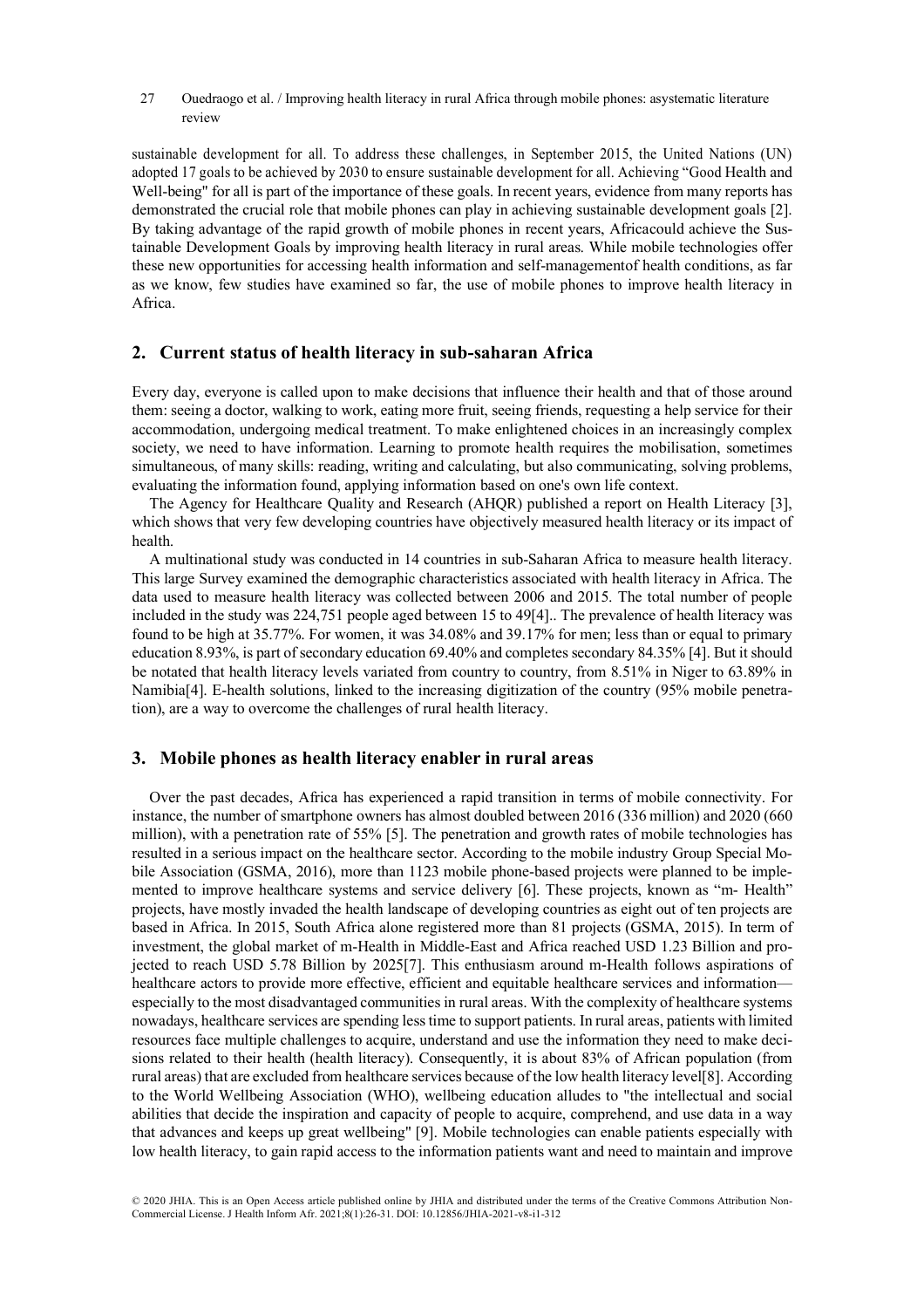28 Ouedraogo et al. / Improving health literacy in rural Africa through mobile phones: asystematic literature review

their health. Mobile health (m-health) describes the use of portable electronic devices with software applications to provide health services and manage patient information. In Africa, the high penetration rate of mobile phones and the increasing coverage of the mobile network bring prospects, and mobile devices can no longer be ignored in health delivery and disease prevention workflows. The global m-health market is predicted to grow to 213.6 billion by 2025, and Sub-Sahara Africa (SSA) is forecast to be the fastest growing region in the world[10]. Opportunities for mobile technologies to play a formal role in health services are increasingly being recognised. At this point, it is worth acknowledging some initially celebrated mhealth successes in Africa were built on the unprecedented uptake of mobile services. For instance, the use of mobile phones and social networks in Nigeria has recently been particularly helpful in fighting efficiently against the Ebola outbreak in the country [11].

## **4. Methods**

To answer our first question about the existing m-health and health literacy-related initiatives in rural Africa, a systematic literature review was performed following the Preferred Reporting Items for Systematic Reviews and Meta-analyses (PRISMA) methodology [12]. We searched for studies related to the terms "health literacy" and "mobile technology". The following protocol, which consists offour steps, was followed: (1) database selection; (2) keyword search; (3) study selection; and (4) data extraction and analysis.

#### **4.1. Database Selection**

To perform our systematic review, we used the SCOPUS database [13] and Google Scholar [14]. These databases provide access to science, technology and medicine (STM) journal articles and to the references included in these articles allowing researchers to search both forward and back in time.

#### **4.2. Keyword Search**

We performed our study on 10 February, 2020 using Boolean Operators ("AND", "OR") with selected keywords to search in the titles, abstracts and keywords of every published article related to health literacy and mobile technology. These following combinations were used to perform our search in the Scopus database:

(TITLE-ABS-KEY ("health literacy" OR "ALL synonyms of health and literacy") AND ("mhealth" OR "Mobile health" OR "mobile technolog\*" OR "telemedicine"))

For Google Scholar, the same combination was used, and we added some additional keywords:

"health literacy" OR "ALL synonyms of health and literacy") AND "mobile health" OR "mobile technology" OR "e-health" AND "Africa" AND "ALL synonyms of rural area"

#### **4.3. Study Selection**

After performing the keywords search, we chose to select only English language publications. Due to the rapid growth of mobile technology, we limited our literature review to studies published between 2011 and2021. No author restriction was imposed.

#### **4.4. Data Extraction**

We exported data related to the "title", "abstract", "keywords", "author", "publication date", "country of origin" to a coma separated format. Then, we screened the full text of all publications according to the following criteria:

- Studies focused on mobile technology and health literacy; otherwise they were excluded.
- studies targeting public health issues in Africa;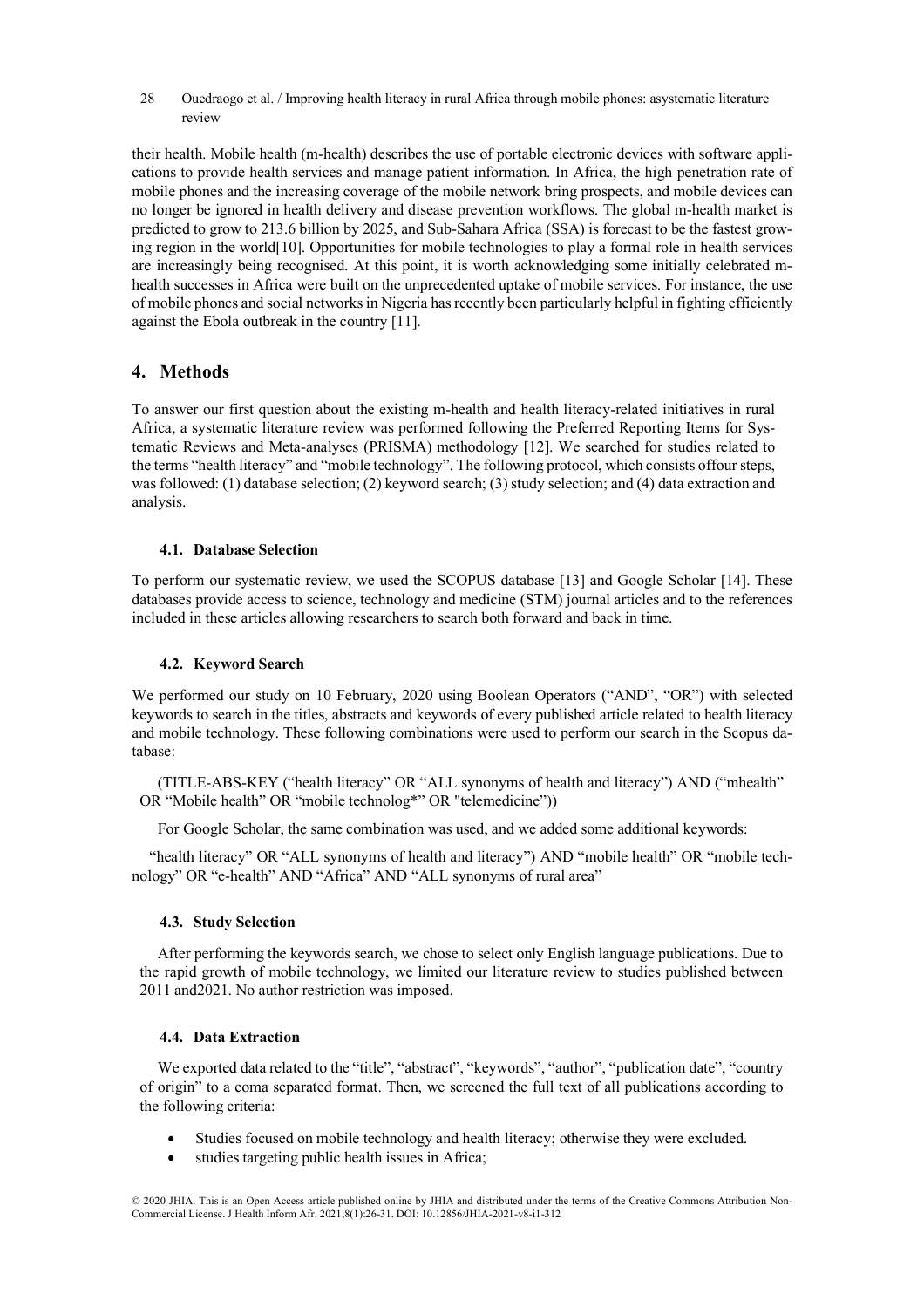- 29 Ouedraogo et al. / Improving health literacy in rural Africa through mobile phones: asystematic literature review
	- studies related to health literacy and mobile technology in rural areas were included;

We carefully analysed the publications according to the criteria mentioned above, and the resulting selecteddata were changed to CSV format files [15]. We excluded studies that do not meet the above criteria.

## **5. Results and discussion**

### **5.1. Results**

By performing our research using the identified keywords, 1139 publications were found in the Scopus database and 67 in Google Scholar. Once the duplicates were removed, there were 1206 articles left for screening. We screened titles and abstracts of all 1206 articles, and we found that 1052 studies from the Scopus database and 37 from Google scholar were not related to mobile technology and health literacy in Africa. Therefore, we excluded 1089 articles in total, and 117 were left for full-text screening.

After screening the full text of the 117 articles, we included 48 studies. After a second screening, we found that only five were related to health literacy and mobile technology in rural areas. After analysing these five studies, we noticed that they were not specifically intended to improve health literacy in rural areas or communities. Figure 1 summarises the method used and our findings. The initial lookup query for the review displayed 1206 results for the two databases. After the principal stage (title and dynamic assessment and disposal of copies), the number was decreased to five. When we started the full-text survey, we zeroed in our investigation on distributions that addressed the utilisation of versatile innovation to improve wellbeing proficiency in rustic zones of Africa.



**Figure 1.** The method used for the systematic literature review.

#### **5.2. Discussion**

Over 1206 publications, we only detected 5 (0.41 %) articles that were related to mobile technology and health literacy in rural areas of Africa. The other reviewed articles 1201 (99.58%) were not intended to improve health literacy in rural areas of Africa. This finding highlights the need for conducting studies related to improving health literacy in rural communities of Africa. E-health solutions, in connection with

© 2020 JHIA. This is an Open Access article published online by JHIA and distributed under the terms of the Creative Commons Attribution Non-Commercial License. J Health Inform Afr. 2021;8(1):26-31. DOI: 10.12856/JHIA-2021-v8-i1-312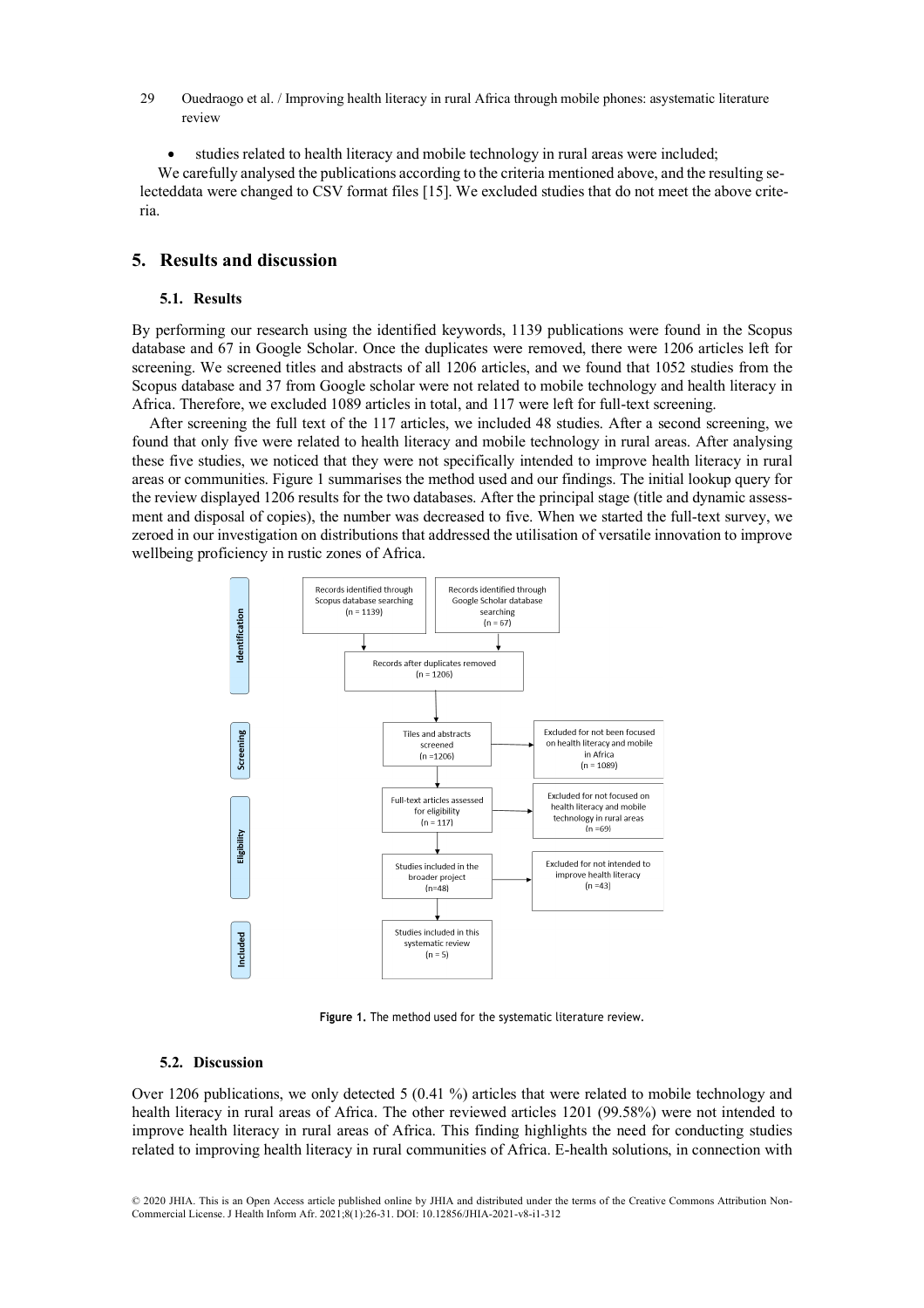30 Ouedraogo et al. / Improving health literacy in rural Africa through mobile phones: asystematic literature review

the growing digitisation of the country (95% mobile penetration). Mobile health is a way to overcome challenges in rural areas, even as private and public actors seek to intensify their digital transformation. For developing countries and in Africa in particular, this technology requires the direct involvement of populations. Some of the benefits for the African health system will include:

- Participate in the inclusion of rural communities into the health service through the use of locallanguages.
- Facilitate the accessibility of information through the availability of low-cost technology like mobile phones.
- Improve public health surveillance through awareness and campaigns carried out in local languages.

To transform these advantages, especially for the benefit of rural populations in Africa, more study has to be done. Most studies we found in this review were conducted in English speaking countries in Africa although a few field studies were in French speaking countries in West Africa. Our future study will address this literature gap.

### **6. Conclusions, limitations and future research**

Between 2011 and 2021, 1206 different publications related to health literacy and mobile technology were published in the SCOPUS and Google Scholar databases. All these studies confirmed the significant role that mobile technologies can play to improve health literacy. However, the existing studies on mobile technologies were country or continental level. The five studies we found which focused on Africa, provided a comprehensive overview of mobile technologies in health systems in African countries. Unfortunately, we did not find specific frameworks that address the use of mobile technologies in improving health literacy in rural areas.

To fill this literature gap, our next study would be to design an implementation framework for mobile technologies in rural areas. The results obtained from the literature review indicate that despite the enthusiasm that mobile health technologies have persisted in Africa in recent years, very few previous studies have examined the contribution of them to improving health literacy in rural areas of Africa. This literature review also shows the need for more precise studies on the integration of local languages into mobile technologies to improve health literacy. Finally, it highlights the important role that health literacy plays in achieving the 2030 SDGs. This research has some limitations because we used only one database to conduct our systematic literature review, so we could not find more studies. For our future studies, we should consider doing a combination of many databases, not on a single database.

#### **Reference**

- [1] K. Sørensen *et al.*, « Health literacy and public health: A systematic review and integration of definitions and models », *BMC Public Health*, vol. 12, nº 1, p. 80, janv. 2012, doi: 10.1186/1471-2458-12-80.
- [2] V. Rotondi, R. Kashyap, L. M. Pesando, S. Spinelli, et F. C. Billari, « Leveraging mobile phones toattain sustainable development », *Proc. Natl. Acad. Sci. U. S. A.*, vol. 117, no 24, p. 13413-13420, juin 2020, doi: 10.1073/pnas.1909326117.
- [3] N. D. Berkman *et al.*, « Health literacy interventions and outcomes: an updated systematic review », *Evid. ReportTechnology Assess.*, no 199, p. 1-941, mars 2011.
- [4] H. F. McClintock, J. M. Alber, S. J. Schrauben, C. M. Mazzola, et D. J. Wiebe, « Constructing a measure of health literacy in Sub-Saharan African countries », *Health Promot. Int.*, vol. 35, n° 5, p. 907-915, oct. 2020, doi: 10.1093/heapro/daz078.
- [5] D. Simon Vermont, « Smartphones The competition organized itself against the Asian giants », *Africa News Agency*, 2020. https://www.africanewsagency.fr/smartphones-la-concurrence- sorganise-face-aux-geantsasiatiques/?lang=en (consulté le nov. 30, 2020).
- [6] M. J. Haenssgen et P. Ariana, « The Social Implications of Technology Diffusion: Uncovering the Unintended Consequences of People's Health-Related Mobile Phone Use in Rural India and China »,*World Dev.*, vol. 94, p. 286-304, juin 2017, doi: 10.1016/j.worlddev.2017.01.014.
- [7] Market Data Forecast, « MEA Mobile health Market Industry report 2019-2024 », *Market Data Forecast*, févr. 2020. https://www.marketdataforecast.com/market-reports/middle-east-and-africa- mobile-health-market (consulté le nov. 26, 2020).

© 2020 JHIA. This is an Open Access article published online by JHIA and distributed under the terms of the Creative Commons Attribution Non-Commercial License. J Health Inform Afr. 2021;8(1):26-31. DOI: 10.12856/JHIA-2021-v8-i1-312